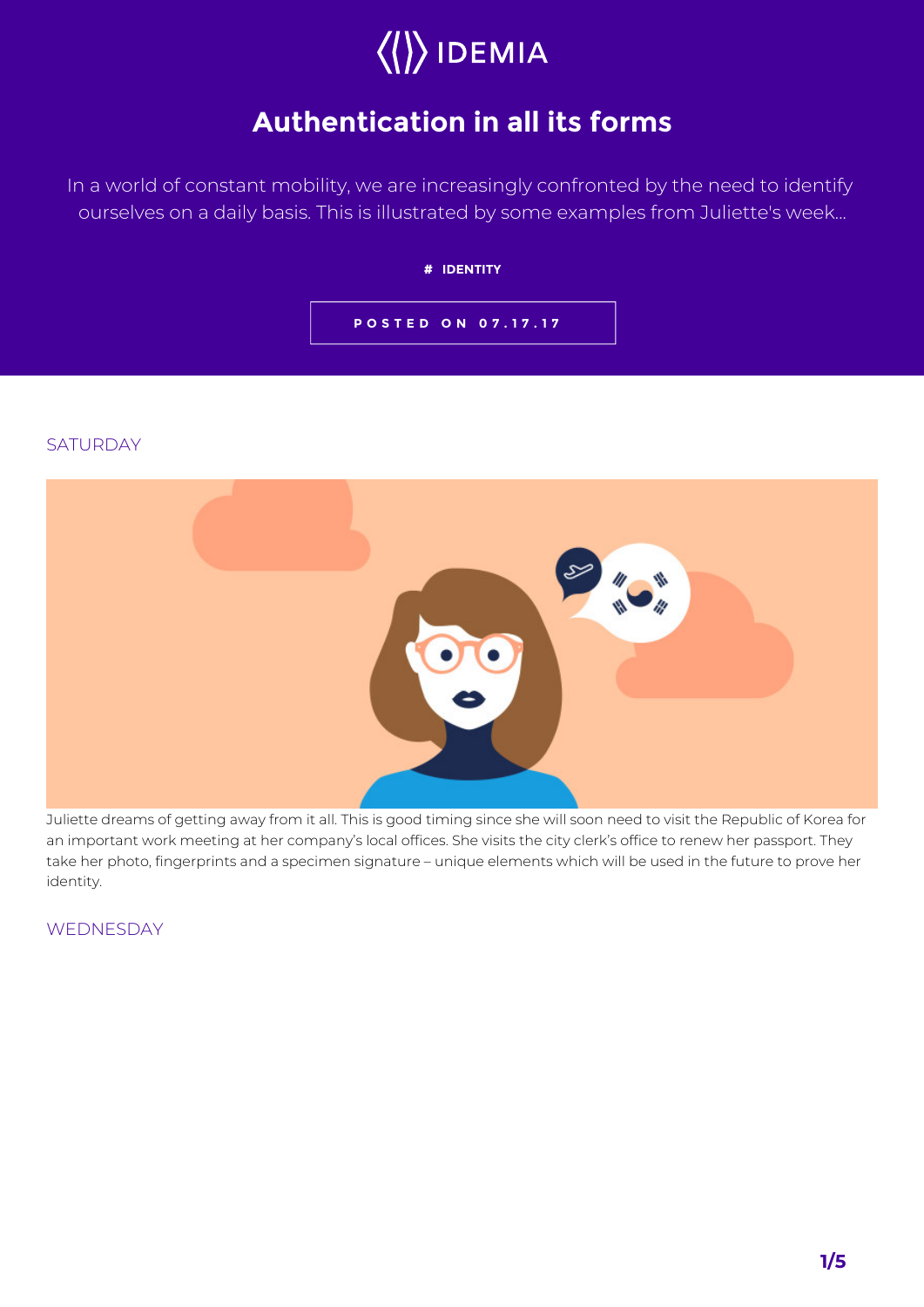

Juliette collects her new passport. Her laser engraved 3D photo is now tamper-proof and easily authenticated. She sets off tomorrow…

#### FRIDAY 7:45AM



Juliette passes through the security gates at Seoul airport. Her fingerprints are taken and the data stored on her passport's smart card is read in just a few seconds.

### FRIDAY 8AM

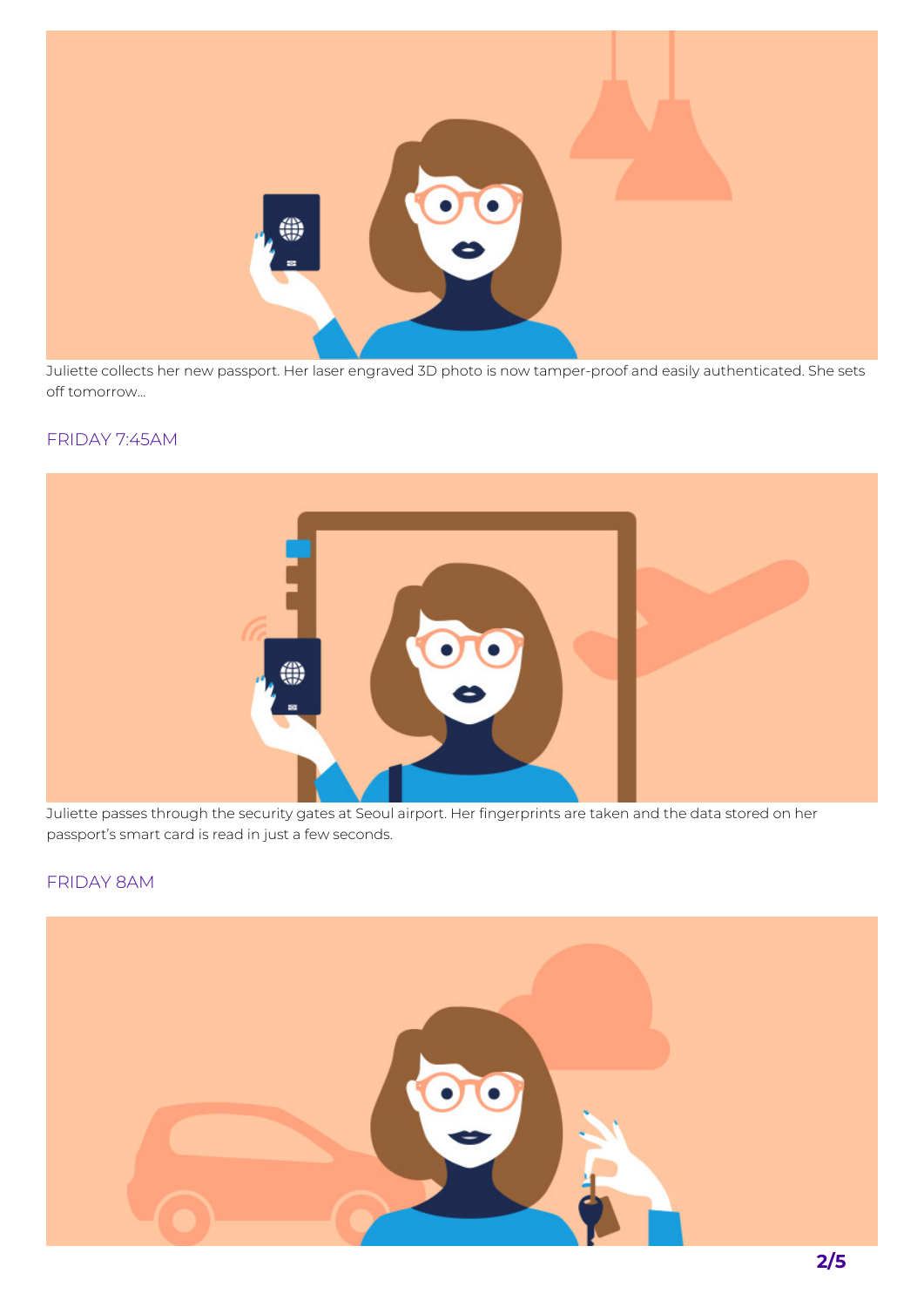Having come through security, Juliette needs to rent a vehicle. She presents her passport at the rental agency counter and it is automatically verified via a smartphone app allowing her to sign her contract on a digital screen. Authentication is instant, without the need for unnecessary paperwork!

#### FRIDAY 9AM



Juliette is late for her meeting, which affects her driving. Pulled over by the police, she produces her electronic driving license. The document's smartcard contains all the data required to identify her. The officer proves understanding – this time… FRIDAY 9:30AM Juliette's week – Data Encryption To warn the office she will be late, Juliette sends an encrypted email to her colleagues via the company's messaging service. If it is hacked, the message will be undecipherable, keeping its content and the identity of its recipients confidential.

#### FRIDAY 9:30AM



To warn the office she will be late, Juliette sends an encrypted email to her colleagues via the company's messaging service. If it is hacked, the message will be undecipherable, keeping its content and the identity of its recipients confidential.

FRIDAY 9:45AM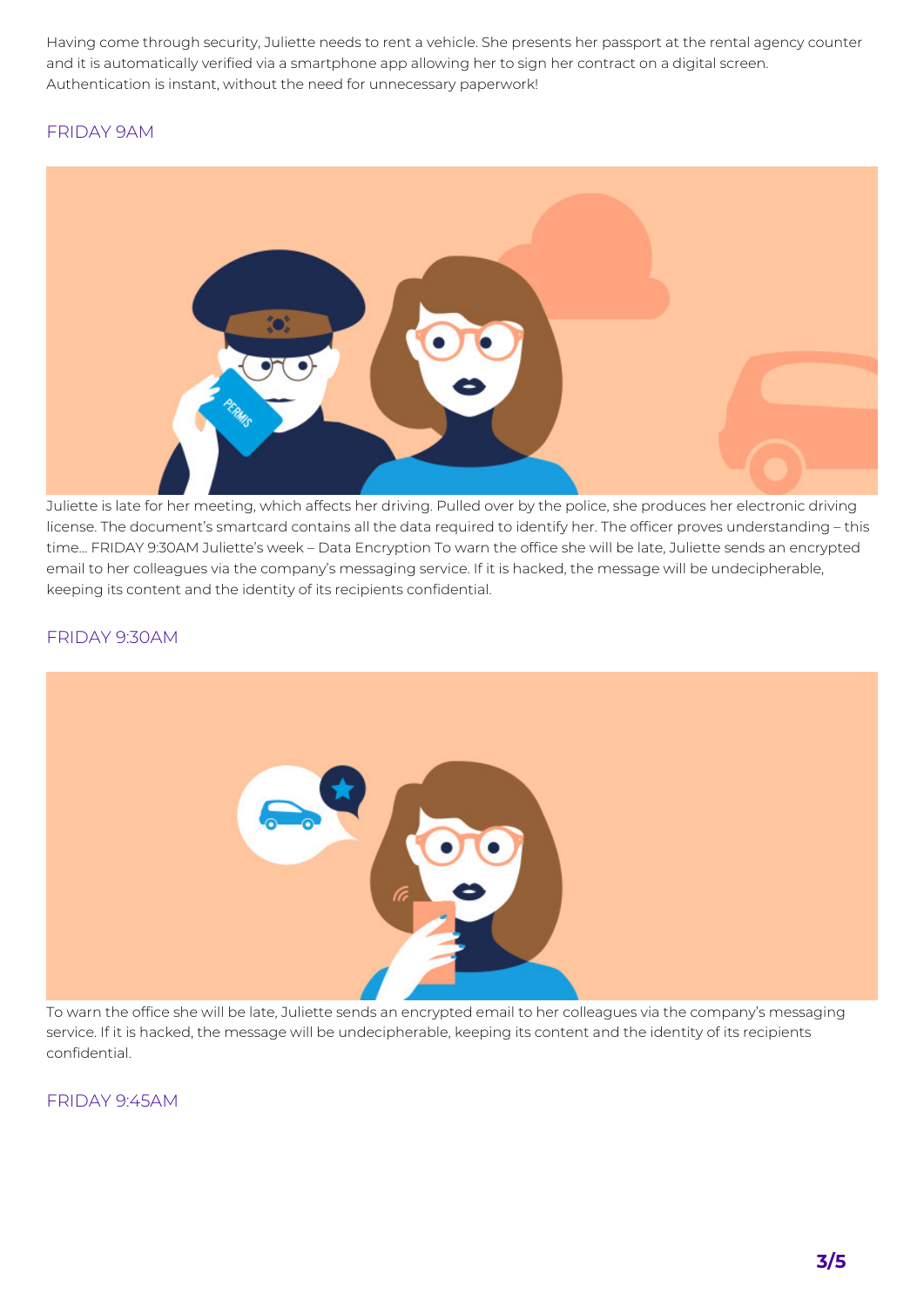

Juliette finally reaches her destination. She parks her vehicle in the company parking lot, accessible using her company badge whose smart card contains all the information associated with her professional profile, including history, access permissions, etc.

#### FRIDAY 9:54AM



To enter the company's building, she passes through a scanner which takes an image of her face. Juliette knows she's nearly there when she uses her badge to locate the meeting room on a digital terminal.

FRIDAY 12:15PM